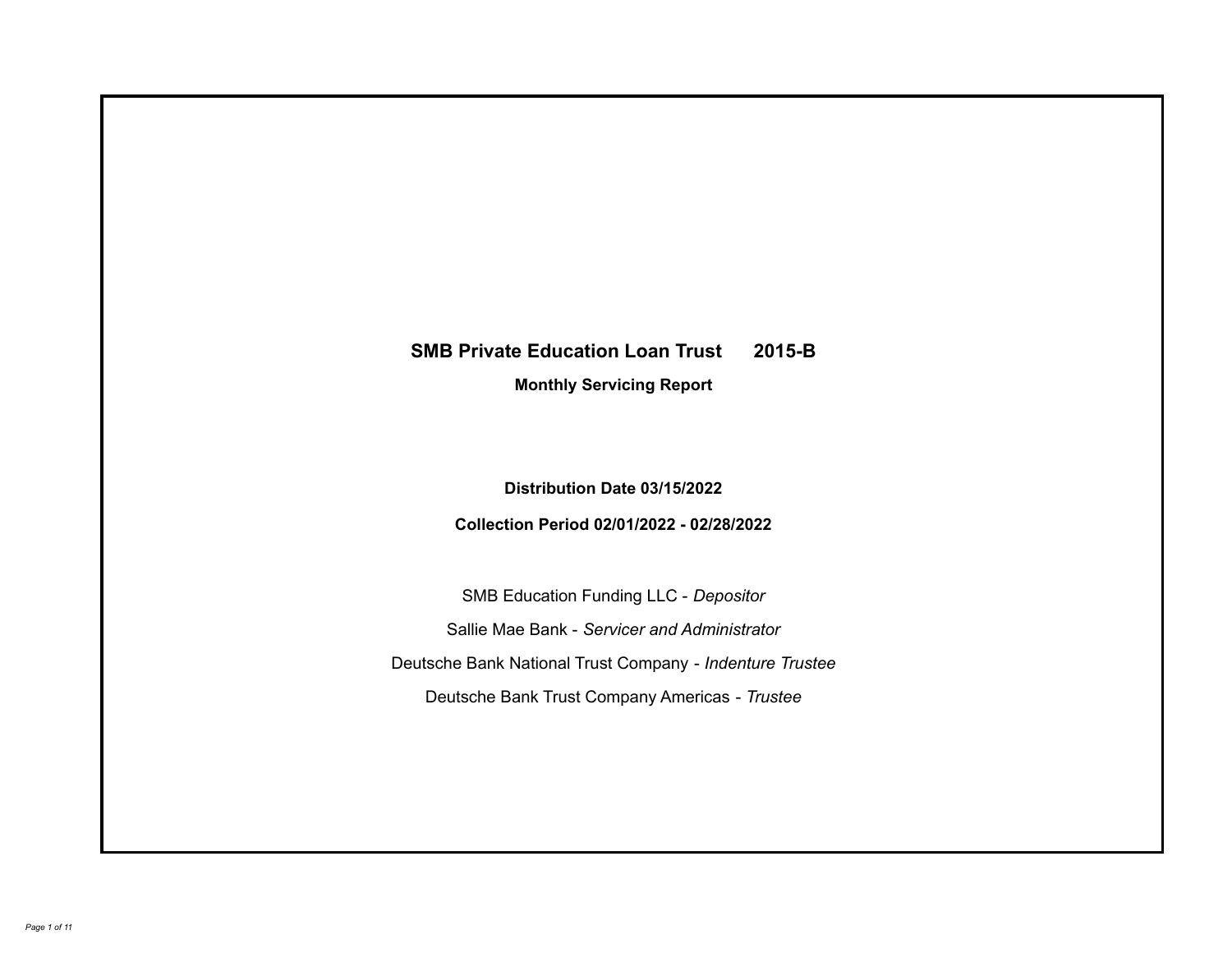A

| <b>Student Loan Portfolio Characteristics</b>                                                              | <b>Settlement Date</b><br>07/30/2015 | 01/31/2022                          | 02/28/2022                          |
|------------------------------------------------------------------------------------------------------------|--------------------------------------|-------------------------------------|-------------------------------------|
| Principal Balance<br>Interest to be Capitalized Balance                                                    | \$700,964,388.29<br>42,430,107.89    | \$224,740,841.71<br>5,667,533.05    | \$219,830,445.60<br>5,560,217.98    |
| Pool Balance                                                                                               | \$743,394,496.18                     | \$230,408,374.76                    | \$225,390,663.58                    |
| Weighted Average Coupon (WAC)<br>Weighted Average Remaining Term<br>Number of Loans<br>Number of Borrowers | 8.13%<br>128.84<br>63,899<br>43,918  | 7.83%<br>125.21<br>20,775<br>14,427 | 7.93%<br>125.26<br>20,341<br>14,109 |
| Pool Factor                                                                                                |                                      | 0.309940921                         | 0.303191192                         |
| Since Issued Total Constant Prepayment Rate (1)                                                            |                                      | 8.33%                               | 8.30%                               |

| В | <b>Debt Securities</b> | <b>Cusip/Isin</b> | 02/15/2022      | 03/15/2022      |
|---|------------------------|-------------------|-----------------|-----------------|
|   | A <sub>2</sub> A       | 78448QAB4         | \$1,348,643.24  | \$0.00          |
|   | A2B                    | 78448QAC2         | \$632,176.52    | \$0.00          |
|   | A <sub>3</sub>         | 78448QAD0         | \$75,000,000.00 | \$71,963,108.58 |
|   |                        | 78448QAE8         | \$70,000,000.00 | \$70,000,000.00 |
|   |                        | 78448QAF5         | \$50,000,000.00 | \$50,000,000.00 |

| ۰<br>۰, |
|---------|
| ٦       |

| $\mathsf{C}$ |                         |                   |                |                |
|--------------|-------------------------|-------------------|----------------|----------------|
|              | <b>Certificates</b>     | <b>Cusip/Isin</b> | 02/15/2022     | 03/15/2022     |
|              | Residual                | 78448Q108         | \$100,000.00   | \$100,000.00   |
|              |                         |                   |                |                |
| D            | <b>Account Balances</b> |                   | 02/15/2022     | 03/15/2022     |
|              | Reserve Account Balance |                   | \$1,896,081.00 | \$1,896,081.00 |
|              |                         |                   |                |                |

| <b>Asset / Liability</b>               | 02/15/2022      | 03/15/2022      |
|----------------------------------------|-----------------|-----------------|
| Overcollateralization Percentage       | 14.51%          | 14.83%          |
| Specified Overcollateralization Amount | \$83,427,555.00 | \$83,427,555.00 |
| Actual Overcollateralization Amount    | \$33,427,555.00 | \$33,427,555.00 |

(1) Since Issued Total CPR calculations found in monthly servicing reports issued on or prior to September 15, 2015 originally included loans that were removed from the pool by the sponsor because they became ineligible for the pool between the cut-off date and settlement date. On October 5, 2015, Since Issued Total CPR calculations were revised to exclude these loans and all prior monthly servicing reports were restated. For additional information, see 'Since Issued CPR Methodology' found in section VIII of this report .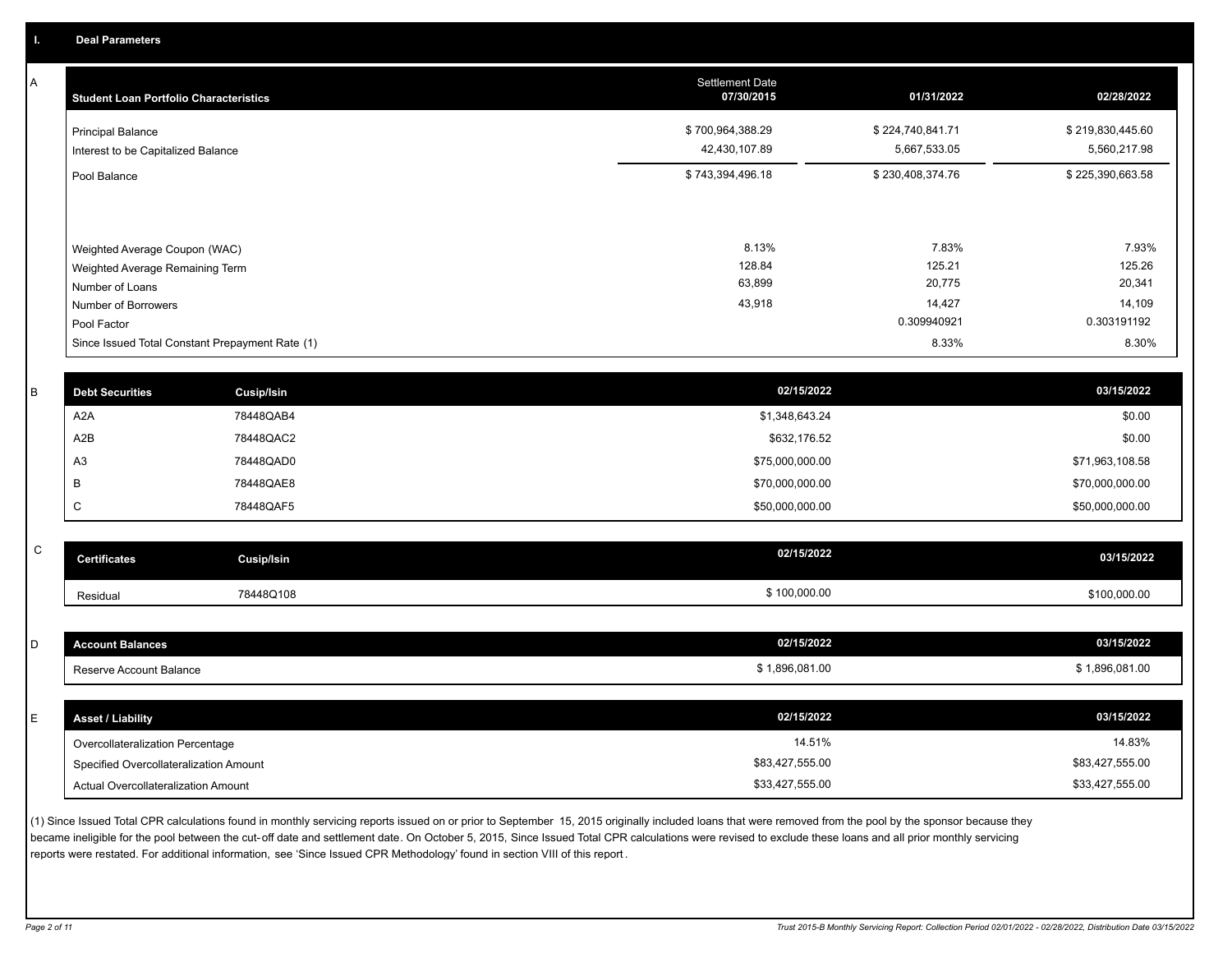# **II. 2015-B Trust Activity 02/01/2022 through 02/28/2022**

| A | <b>Student Loan Principal Receipts</b> |                |
|---|----------------------------------------|----------------|
|   | <b>Borrower Principal</b>              | 4,269,671.10   |
|   | Seller Principal Reimbursement         | 0.00           |
|   | Servicer Principal Reimbursement       | 0.00           |
|   | <b>Other Principal Deposits</b>        | 56,059.82      |
|   | <b>Total Principal Receipts</b>        | \$4,325,730.92 |

# B **Student Loan Interest Receipts**

| <b>Total Interest Receipts</b>  | \$1,247,555.34 |
|---------------------------------|----------------|
| Other Interest Deposits         | 51.61          |
| Servicer Interest Reimbursement | 0.00           |
| Seller Interest Reimbursement   | 0.00           |
| <b>Borrower Interest</b>        | 1,247,503.73   |

| C  | <b>Recoveries on Realized Losses</b>                             | \$112,916.43   |
|----|------------------------------------------------------------------|----------------|
| D  | <b>Investment Income</b>                                         | \$152.01       |
| E  | <b>Funds Borrowed from Next Collection Period</b>                | \$0.00         |
| F  | <b>Funds Repaid from Prior Collection Period</b>                 | \$0.00         |
| G  | <b>Loan Sale or Purchase Proceeds</b>                            | \$0.00         |
| H  | <b>Initial Deposits to Distribution Account</b>                  | \$0.00         |
|    | <b>Excess Transferred from Other Accounts</b>                    | \$0.00         |
| J  | <b>Borrower Benefit Reimbursements</b>                           | \$0.00         |
| K  | <b>Other Deposits</b>                                            | \$0.00         |
| L. | <b>Other Fees Collected</b>                                      | \$0.00         |
| M  | <b>AVAILABLE FUNDS</b>                                           | \$5,686,354.70 |
| N  | Non-Cash Principal Activity During Collection Period             | \$(584,665.19) |
| O  | Aggregate Purchased Amounts by the Depositor, Servicer or Seller | \$56,111.43    |
| P  | Aggregate Loan Substitutions                                     | \$0.00         |
|    |                                                                  |                |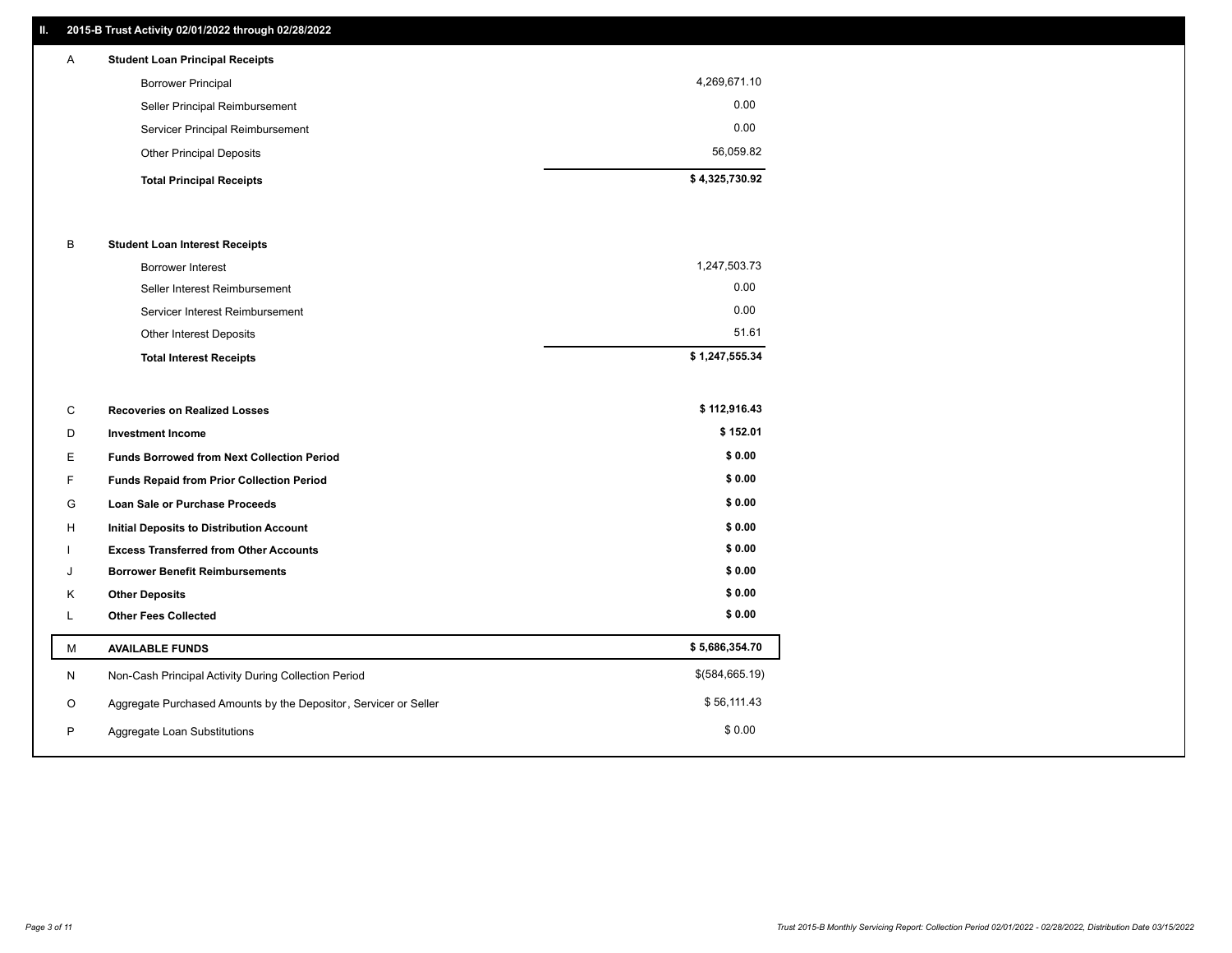|                   |                       |                          |         |                                                                  | <b>Loans by Repayment Status</b> |                            |                          |         |                                                           |                |                            |
|-------------------|-----------------------|--------------------------|---------|------------------------------------------------------------------|----------------------------------|----------------------------|--------------------------|---------|-----------------------------------------------------------|----------------|----------------------------|
|                   |                       |                          |         | 02/28/2022                                                       |                                  |                            |                          |         | 01/31/2022                                                |                |                            |
|                   |                       | <b>Wtd Avg</b><br>Coupon | # Loans | <b>Principal and</b><br><b>Interest Accrued</b><br>to Capitalize | % of Principal                   | % of Loans in<br>Repay (1) | <b>Wtd Avg</b><br>Coupon | # Loans | Principal and<br><b>Interest Accrued</b><br>to Capitalize | % of Principal | % of Loans in<br>Repay (1) |
| INTERIM:          | IN SCHOOL             | 9.30%                    | 195     | \$3,251,051.10                                                   | 1.442%                           | $-$ %                      | 9.18%                    | 182     | \$2,993,335.31                                            | 1.299%         | $-$ %                      |
|                   | GRACE                 | 8.77%                    | 58      | \$1,008,110.18                                                   | 0.447%                           | $-$ %                      | 9.02%                    | 94      | \$1,599,779.18                                            | 0.694%         | $-$ %                      |
|                   | <b>DEFERMENT</b>      | 8.74%                    | 1,308   | \$19,504,973.60                                                  | 8.654%                           | $-$ %                      | 8.65%                    | 1,321   | \$19,689,659.99                                           | 8.546%         | $-$ %                      |
| <b>REPAYMENT:</b> | <b>CURRENT</b>        | 7.80%                    | 17,620  | \$184,697,793.81                                                 | 81.946%                          | 91.604%                    | 7.70%                    | 18,092  | \$189,913,335.18                                          | 82.425%        | 92.135%                    |
|                   | 30-59 DAYS DELINQUENT | 8.44%                    | 471     | \$6,774,584.02                                                   | 3.006%                           | 3.360%                     | 8.05%                    | 434     | \$6,494,893.49                                            | 2.819%         | 3.151%                     |
|                   | 60-89 DAYS DELINQUENT | 7.92%                    | 260     | \$4,167,570.64                                                   | 1.849%                           | 2.067%                     | 8.20%                    | 220     | \$3,311,735.49                                            | 1.437%         | 1.607%                     |
|                   | 90+ DAYS DELINQUENT   | 8.32%                    | 196     | \$3,040,213.43                                                   | 1.349%                           | 1.508%                     | 7.98%                    | 173     | \$2,947,114.91                                            | 1.279%         | 1.430%                     |
|                   | <b>FORBEARANCE</b>    | 7.54%                    | 233     | \$2,946,366.80                                                   | 1.307%                           | 1.461%                     | 7.63%                    | 259     | \$3,458,521.21                                            | 1.501%         | 1.678%                     |
| <b>TOTAL</b>      |                       |                          | 20,341  | \$225,390,663.58                                                 | 100.00%                          | 100.00%                    |                          | 20,775  | \$230,408,374.76                                          | 100.00%        | 100.00%                    |

Percentages may not total 100% due to rounding \*

1 Loans classified in "Repayment" include any loan for which interim interest only, \$25 fixed payments or full principal and interest payments are due.

| <b>Loans by Borrower Status</b> |                                                                                                                            |                          |         |                                                                  |                |                                |                          |         |                                                           |                |                                |
|---------------------------------|----------------------------------------------------------------------------------------------------------------------------|--------------------------|---------|------------------------------------------------------------------|----------------|--------------------------------|--------------------------|---------|-----------------------------------------------------------|----------------|--------------------------------|
|                                 |                                                                                                                            |                          |         | 02/28/2022                                                       |                |                                | 01/31/2022               |         |                                                           |                |                                |
|                                 |                                                                                                                            | <b>Wtd Avg</b><br>Coupon | # Loans | <b>Principal and</b><br><b>Interest Accrued</b><br>to Capitalize | % of Principal | % of Loans in<br>P&I Repay (2) | <b>Wtd Avg</b><br>Coupon | # Loans | Principal and<br><b>Interest Accrued</b><br>to Capitalize | % of Principal | % of Loans in<br>P&I Repay (2) |
| INTERIM:                        | IN SCHOOL                                                                                                                  | 9.01%                    | 323     | \$5,143,541.66                                                   | 2.282%         | $-$ %                          | 8.89%                    | 309     | \$4,918,479.93                                            | 2.135%         | $-$ %                          |
|                                 | <b>GRACE</b>                                                                                                               | 8.51%                    | 98      | \$1,608,058.92                                                   | 0.713%         | $-$ %                          | 8.66%                    | 144     | \$2,289,976.39                                            | 0.994%         | $-$ %                          |
|                                 | <b>DEFERMENT</b>                                                                                                           | 8.38%                    | 2,293   | \$32,137,970.72                                                  | 14.259%        | $-$ %                          | 8.30%                    | 2,320   | \$32,457,199.69                                           | 14.087%        | $-$ %                          |
| P&I REPAYMENT:                  | <b>CURRENT</b>                                                                                                             | 7.79%                    | 16,495  | \$169,866,427.99                                                 | 75.365%        | 91.081%                        | 7.69%                    | 16,940  | \$174,826,282.47                                          | 75.877%        | 91.656%                        |
|                                 | 30-59 DAYS DELINQUENT                                                                                                      | 8.44%                    | 456     | \$6,611,791.00                                                   | 2.933%         | 3.545%                         | 8.04%                    | 421     | \$6,323,919.76                                            | 2.745%         | 3.315%                         |
|                                 | 60-89 DAYS DELINQUENT                                                                                                      | 7.92%                    | 255     | \$4,129,783.86                                                   | 1.832%         | 2.214%                         | 8.22%                    | 210     | \$3,211,928.54                                            | 1.394%         | 1.684%                         |
|                                 | 90+ DAYS DELINQUENT                                                                                                        | 8.33%                    | 188     | \$2,946,722.63                                                   | 1.307%         | 1.580%                         | 7.98%                    | 172     | \$2,922,066.77                                            | 1.268%         | 1.532%                         |
|                                 | FORBEARANCE                                                                                                                | 7.54%                    | 233     | \$2,946,366.80                                                   | 1.307%         | 1.580%                         | 7.63%                    | 259     | \$3,458,521.21                                            | 1.501%         | 1.813%                         |
| <b>TOTAL</b>                    | Percentages may not total 100% due to rounding                                                                             |                          | 20,341  | \$225,390,663.58                                                 | 100.00%        | 100.00%                        |                          | 20,775  | \$230,408,374.76                                          | 100.00%        | 100.00%                        |
| 2                               | Loans classified in "P&I Repayment" includes only those loans for which scheduled principal and interest payments are due. |                          |         |                                                                  |                |                                |                          |         |                                                           |                |                                |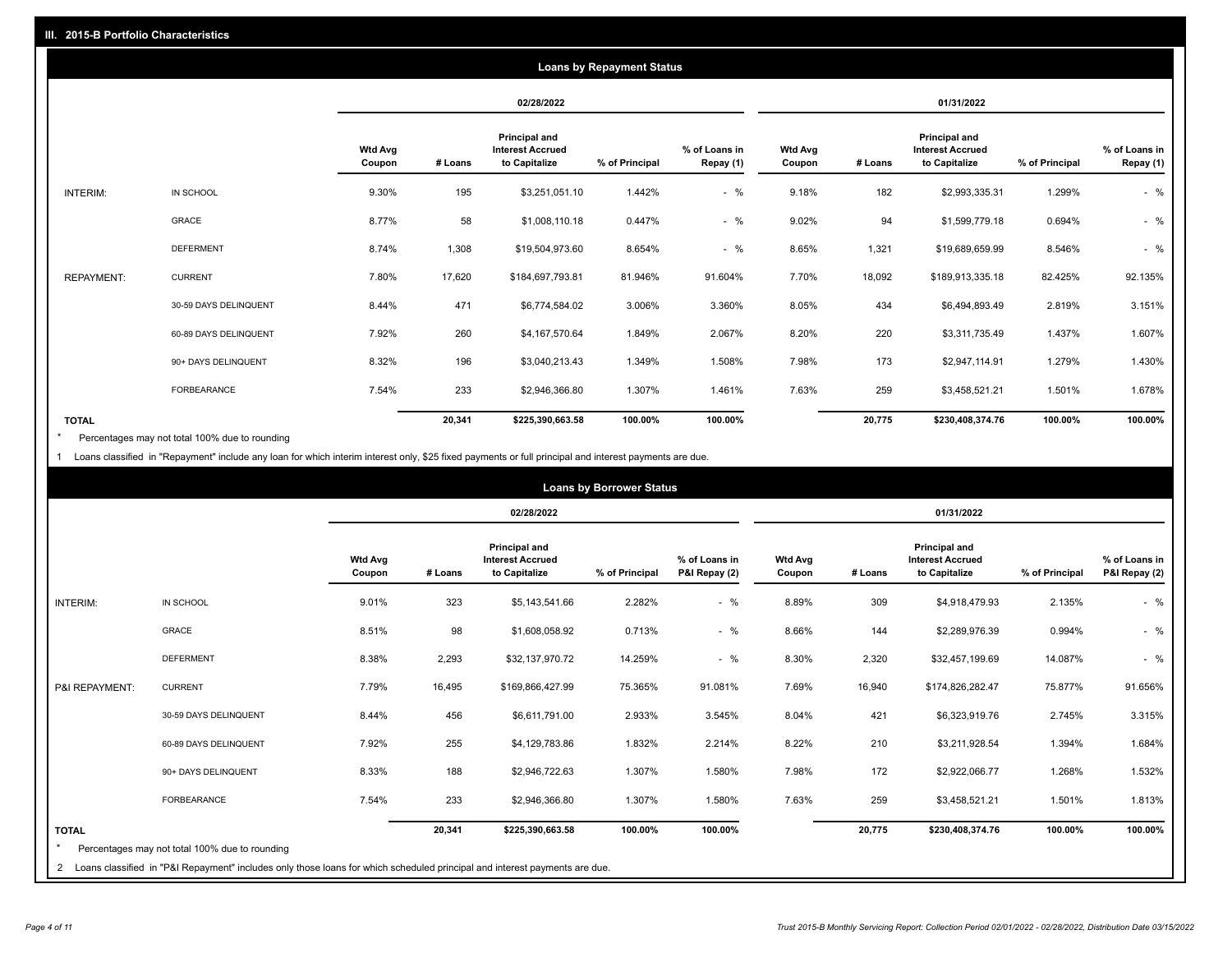|                                                                                                  | 2/28/2022        | 1/31/2022        |
|--------------------------------------------------------------------------------------------------|------------------|------------------|
| Pool Balance                                                                                     | \$225,390,663.58 | \$230,408,374.76 |
| Total # Loans                                                                                    | 20,341           | 20,775           |
| Total # Borrowers                                                                                | 14,109           | 14,427           |
| Weighted Average Coupon                                                                          | 7.93%            | 7.83%            |
| Weighted Average Remaining Term                                                                  | 125.26           | 125.21           |
| Percent of Pool - Cosigned                                                                       | 93.3%            | 93.3%            |
| Percent of Pool - Non Cosigned                                                                   | 6.7%             | 6.7%             |
| Borrower Interest Accrued for Period                                                             | \$1,335,201.49   | \$1,509,937.75   |
| Outstanding Borrower Interest Accrued                                                            | \$7,687,494.63   | \$7,946,162.24   |
| Gross Principal Realized Loss - Periodic *                                                       | \$876,426.78     | \$544,760.38     |
| Gross Principal Realized Loss - Cumulative *                                                     | \$43,668,815.97  | \$42,792,389.19  |
| Recoveries on Realized Losses - Periodic                                                         | \$112,916.43     | \$73,595.64      |
| Recoveries on Realized Losses - Cumulative                                                       | \$6,896,095.85   | \$6,783,179.42   |
| Net Losses - Periodic                                                                            | \$763,510.35     | \$471,164.74     |
| Net Losses - Cumulative                                                                          | \$36,772,720.12  | \$36,009,209.77  |
| Non-Cash Principal Activity - Capitalized Interest                                               | \$292,315.81     | \$372,727.83     |
| Since Issued Total Constant Prepayment Rate (CPR) (1)                                            | 8.30%            | 8.33%            |
| <b>Loan Substitutions</b>                                                                        | \$0.00           | \$0.00           |
| <b>Cumulative Loan Substitutions</b>                                                             | \$0.00           | \$0.00           |
| <b>Unpaid Servicing Fees</b>                                                                     | \$0.00           | \$0.00           |
| <b>Unpaid Administration Fees</b>                                                                | \$0.00           | \$0.00           |
| <b>Unpaid Carryover Servicing Fees</b>                                                           | \$0.00           | \$0.00           |
| Note Interest Shortfall                                                                          | \$0.00           | \$0.00           |
| Loans in Modification                                                                            | \$22,127,770.43  | \$22,775,322.57  |
| % of Loans in Modification as a % of Loans in Repayment (P&I)                                    | 12.06%           | 12.16%           |
|                                                                                                  |                  |                  |
|                                                                                                  |                  |                  |
| % Annualized Gross Principal Realized Loss - Periodic as a %<br>of Loans in Repayment (P&I) * 12 | 5.73%            | 3.49%            |
| % Gross Principal Realized Loss - Cumulative as a % of                                           |                  |                  |
| Original Pool Balance                                                                            | 5.87%            | 5.76%            |

\* In accordance with the Servicer's current policies and procedures, after September 1, 2017 loans subject to bankruptcy claims generally will not be reported as a charged- off unless and until they are delinquent for 120

(1) Since Issued Total CPR calculations found in monthly servicing reports issued on or prior to September 15, 2015 originally included loans that were removed from the pool by the sponsor because they became ineligible fo pool between the cut-off date and settlement date. On October 5, 2015, Since Issued Total CPR calculations were revised to exclude these loans and all prior monthly servicing reports were restated. For additional informati 'Since Issued CPR Methodology' found in section VIII of this report .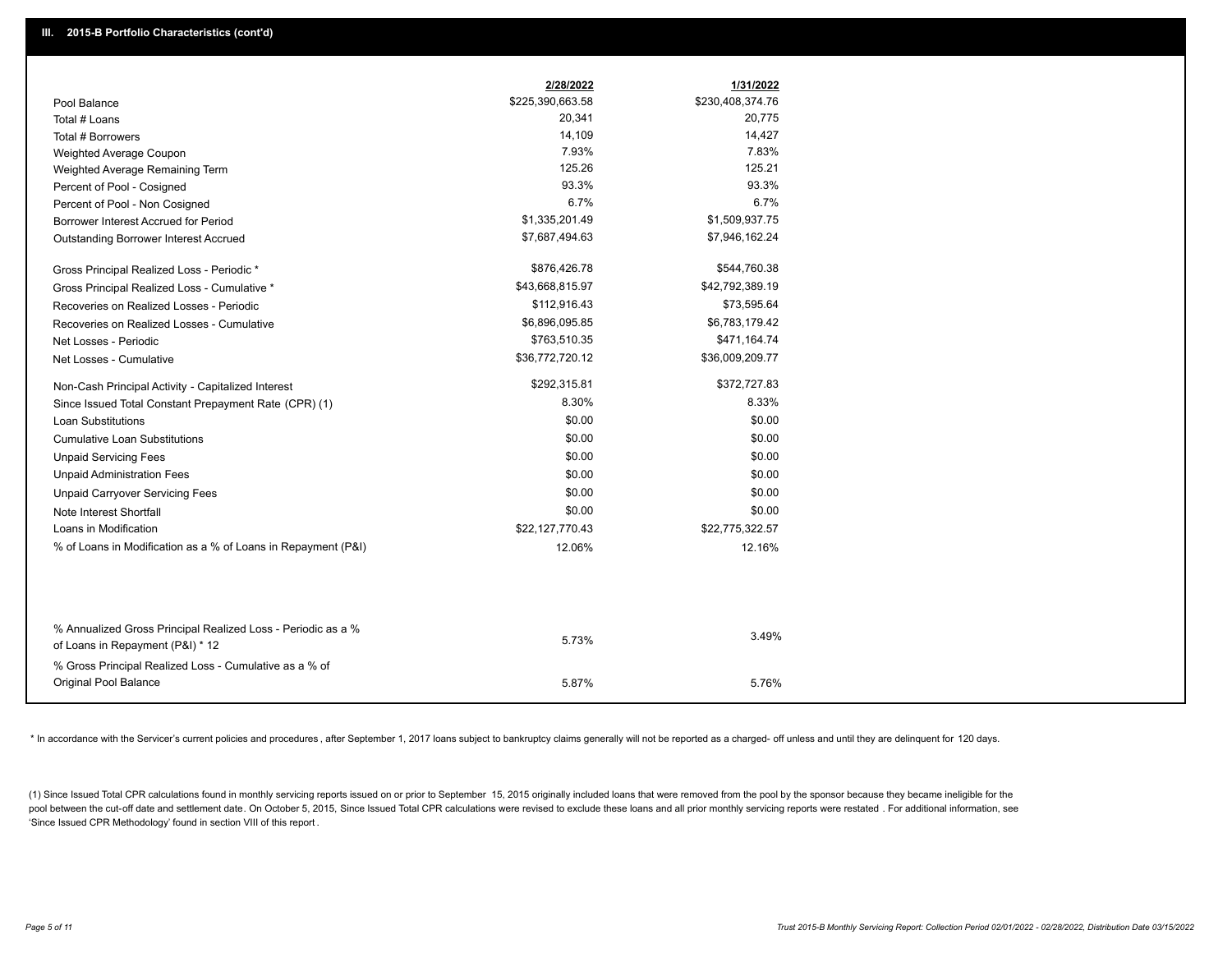#### **Loan Program**  A

|                                    | Weighted<br>Average | # LOANS | <b>\$ AMOUNT</b> | $%$ *    |
|------------------------------------|---------------------|---------|------------------|----------|
| - Smart Option Interest-Only Loans | 6.84%               | 3,317   | \$23,495,073.01  | 10.424%  |
| - Smart Option Fixed Pay Loans     | 7.84%               | 5,546   | \$70,516,040.55  | 31.286%  |
| - Smart Option Deferred Loans      | 8.18%               | 11,478  | \$131,379,550.02 | 58.290%  |
| - Other Loan Programs              | $0.00\%$            | 0       | \$0.00           | 0.000%   |
| <b>Total</b>                       | 7.93%               | 20,341  | \$225,390,663.58 | 100.000% |

\* Percentages may not total 100% due to rounding

B

C

**Index Type**

|                       | Weighted<br>Average | # LOANS | \$ AMOUNT        | % *       |
|-----------------------|---------------------|---------|------------------|-----------|
| - Fixed Rate Loans    | 7.83%               | 4,155   | \$59,309,472.00  | 26.314%   |
| - LIBOR Indexed Loans | 7.97%               | 16,186  | \$166,081,191.58 | 73.686%   |
| - Other Index Rates   | $0.00\%$            | 0       | \$0.00           | $0.000\%$ |
| <b>Total</b>          | 7.93%               | 20,341  | \$225,390,663.58 | 100.000%  |

\* Percentages may not total 100% due to rounding

# **Weighted Average Recent FICO**

| (2)<br>Wtd Avg Recent FICO Band                                                                                                                                             | # LOANS | <b>\$ AMOUNT</b> | $\frac{9}{6}$ * |
|-----------------------------------------------------------------------------------------------------------------------------------------------------------------------------|---------|------------------|-----------------|
| $0 - 639$                                                                                                                                                                   | 1,539   | \$19,981,180.35  | 8.865%          |
| 640 - 669                                                                                                                                                                   | 1,365   | \$15,641,706.85  | 6.940%          |
| 670 - 699                                                                                                                                                                   | 2,197   | \$25,906,776.36  | 11.494%         |
| 700 - 739                                                                                                                                                                   | 4,249   | \$51,190,671.77  | 22.712%         |
| $740 +$                                                                                                                                                                     | 10,987  | \$112,647,092.21 | 49.979%         |
| $N/A^{(1)}$                                                                                                                                                                 | 4       | \$23,236.04      | 0.010%          |
| <b>Total</b>                                                                                                                                                                | 20,341  | \$225,390,663.58 | 100.000%        |
| * Percentages may not total 100% due to rounding<br>1 Includes trust private education loans where recent FICO is unavailable or obtaining recent FICO is prohibited by law |         |                  |                 |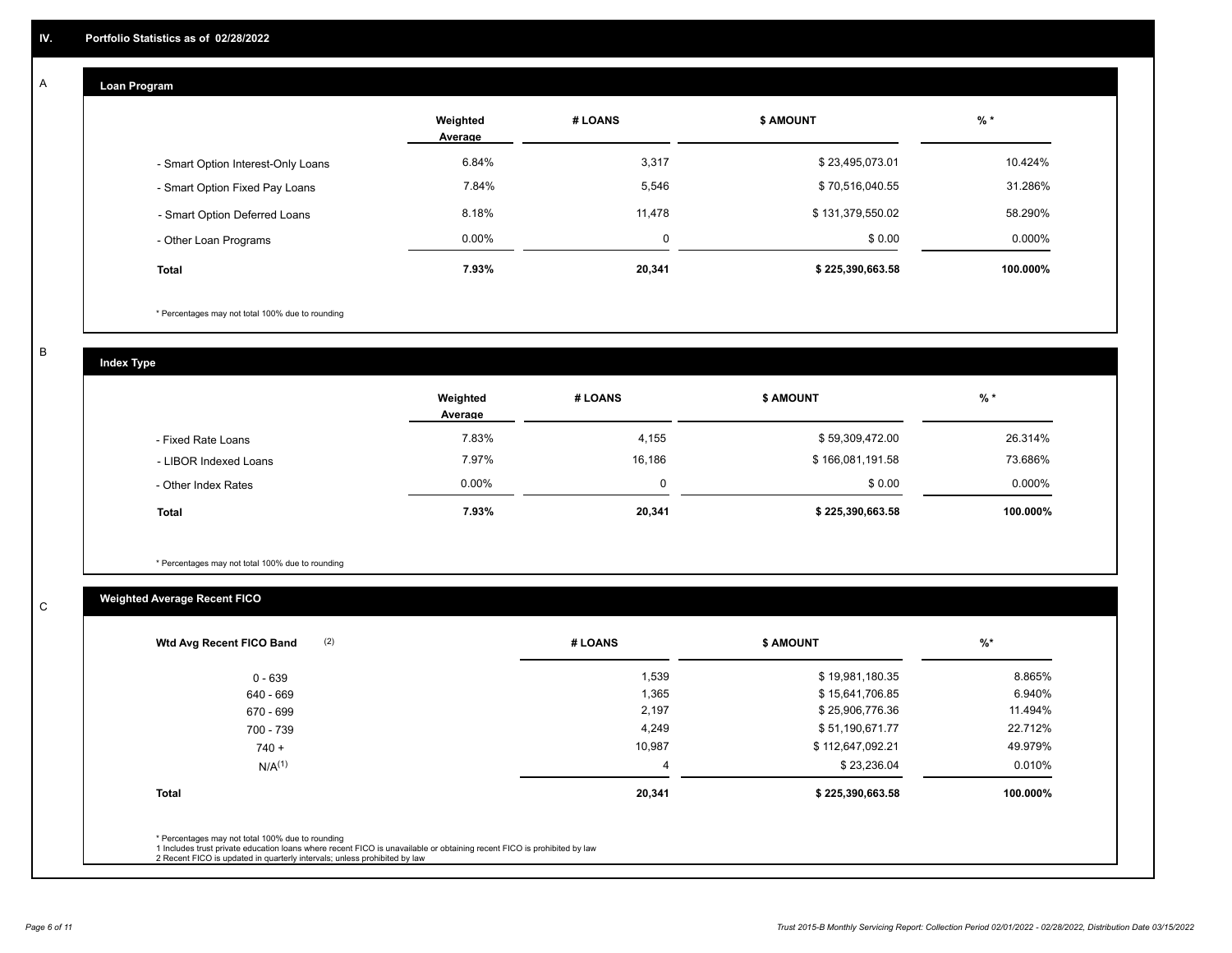| V. |      | 2015-B Reserve Account and Principal Distribution Calculations                                      |                  |  |
|----|------|-----------------------------------------------------------------------------------------------------|------------------|--|
| А. |      | <b>Reserve Account</b>                                                                              |                  |  |
|    |      | Specified Reserve Account Balance                                                                   | \$1,896,081.00   |  |
|    |      | Actual Reserve Account Balance                                                                      | \$1,896,081.00   |  |
| В. |      | <b>Principal Distribution Amount</b>                                                                |                  |  |
|    | i.   | Class A Notes Outstanding                                                                           | \$76,980,819.76  |  |
|    | ii.  | Pool Balance                                                                                        | \$225,390,663.58 |  |
|    | iii. | First Priority Principal Distribution Amount (i - ii)                                               | \$0.00           |  |
|    |      |                                                                                                     |                  |  |
|    | iv.  | Class A and B Notes Outstanding                                                                     | \$146,980,819.76 |  |
|    | v.   | First Priority Principal Distribution Amount                                                        | \$0.00           |  |
|    | vi.  | Pool Balance                                                                                        | \$225,390,663.58 |  |
|    |      | Specified Overcollateralization Amount<br>vii.                                                      | \$83,427,555.00  |  |
|    |      | Available Funds (after payment of waterfall items A through H)<br>viii.                             | \$5,018,626.29   |  |
|    | ix.  | <b>Class C Notes Outstanding</b>                                                                    | \$50,000,000.00  |  |
|    | x.   | Regular Principal Distribution Amount (if (iv > 0, (iv - v) - (vi - vii), min(viii, ix))            | \$5,017,711.18   |  |
|    |      |                                                                                                     |                  |  |
|    | xi.  | Pool Balance                                                                                        | \$225,390,663.58 |  |
|    | xii. | 10% of Initial Pool Balance                                                                         | \$74,339,449.62  |  |
|    |      | First Priority Principal Distribution Amount<br>xiii.                                               | \$0.00           |  |
|    |      | Regular Principal Distribution Amount<br>xiv.                                                       | \$5,017,711.18   |  |
|    |      | Available Funds (after payment of waterfall items A through J)<br>XV.                               | \$915.11         |  |
|    |      | xvi. Additional Principal Distribution Amount (if( $ix \le x$ , min( $xv$ , $xi$ - $xiii - xiv$ ))) | \$0.00           |  |
|    |      |                                                                                                     |                  |  |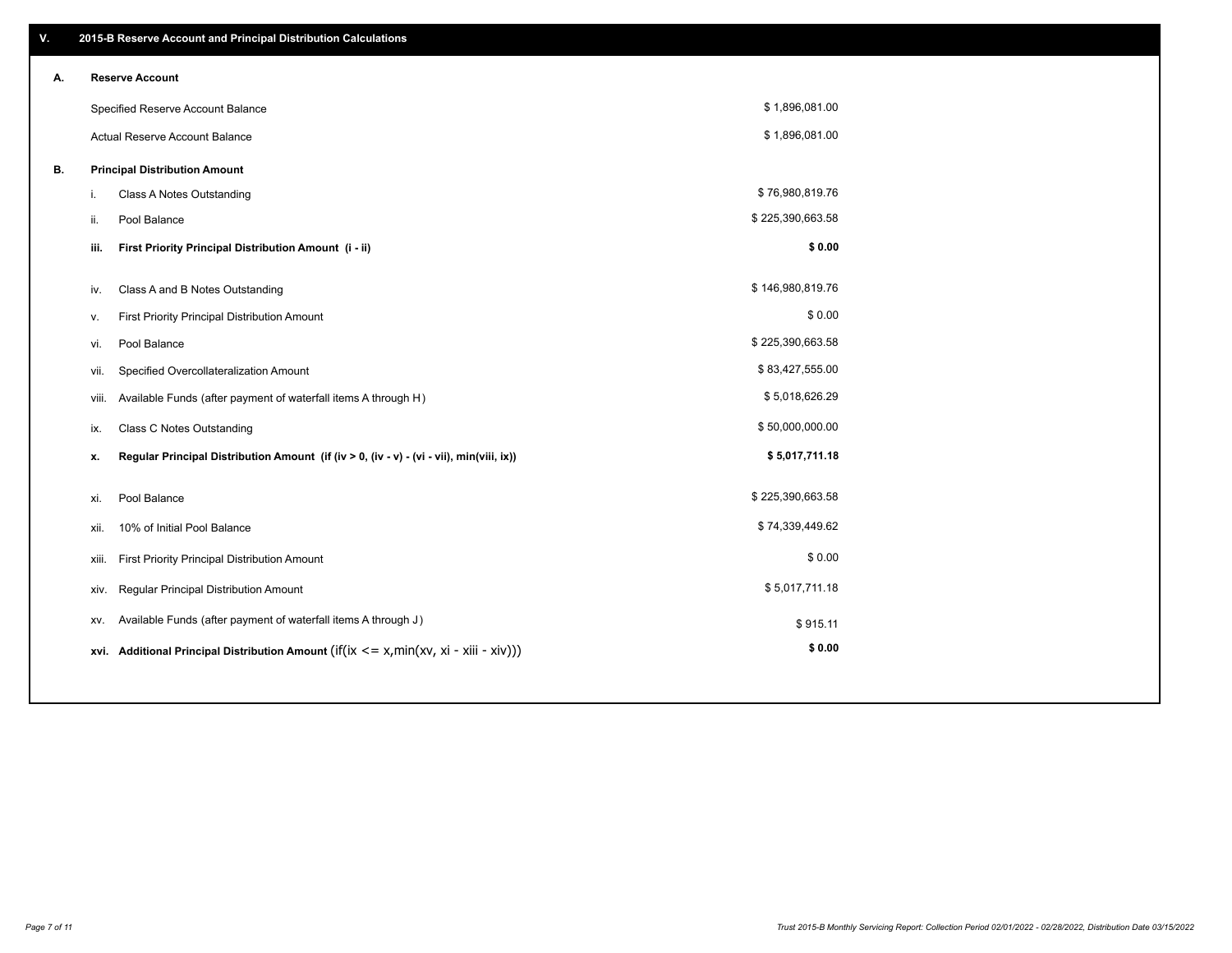|   |                                                         | Paid           | <b>Funds Balance</b> |
|---|---------------------------------------------------------|----------------|----------------------|
|   | <b>Total Available Funds</b>                            |                | \$5,686,354.70       |
| A | <b>Trustee Fees</b>                                     | \$0.00         | \$5,686,354.70       |
| В | <b>Servicing Fees</b>                                   | \$150,462.43   | \$5,535,892.27       |
| C | <b>Administration Fees</b>                              | \$8,333.00     | \$5,527,559.27       |
|   | ii. Unreimbursed Administrator Advances plus any Unpaid | \$0.00         | \$5,527,559.27       |
| D | Class A Noteholders Interest Distribution Amount        | \$117,266.31   | \$5,410,292.96       |
| Е | First Priority Principal Payment                        | \$0.00         | \$5,410,292.96       |
| F | Class B Noteholders Interest Distribution Amount        | \$204,166.67   | \$5,206,126.29       |
| G | Class C Noteholders Interest Distribution Amount        | \$187,500.00   | \$5,018,626.29       |
| Н | Reinstatement Reserve Account                           | \$0.00         | \$5,018,626.29       |
|   | Regular Principal Distribution                          | \$5,017,711.18 | \$915.11             |
| J | <b>Carryover Servicing Fees</b>                         | \$0.00         | \$915.11             |
| Κ | Additional Principal Distribution Amount                | \$0.00         | \$915.11             |
|   | Unpaid Expenses of Trustee                              | \$0.00         | \$915.11             |
| М | Unpaid Expenses of Administrator                        | \$0.00         | \$915.11             |
| N | Remaining Funds to the Residual Certificateholders      | \$915.11       | \$0.00               |

# **Waterfall Conditions**

| А. |      | <b>Class C Noteholders' Interest Distribution Condition</b>                      |                  |  |
|----|------|----------------------------------------------------------------------------------|------------------|--|
|    |      | Pool Balance                                                                     | \$225,390,663.58 |  |
|    | Ш.   | Class A and B Notes Outstanding                                                  | \$146,980,819.76 |  |
|    | iii. | Class C Noteholders' Interest Distribution Ratio (i / ii)                        | 153.35%          |  |
|    | IV.  | Minimum Ratio                                                                    | 110.00%          |  |
|    | v.   | Is the Class C Noteholders' Interest Distribution Condition Satisfied (iii > iv) | $\checkmark$     |  |
|    |      |                                                                                  |                  |  |

\* If the Class C Noteholders' Interest Distribution Condition is satisfied then the amount of interest accrued at the Class C Rate for the Accrual Period is Released on the distribution Date .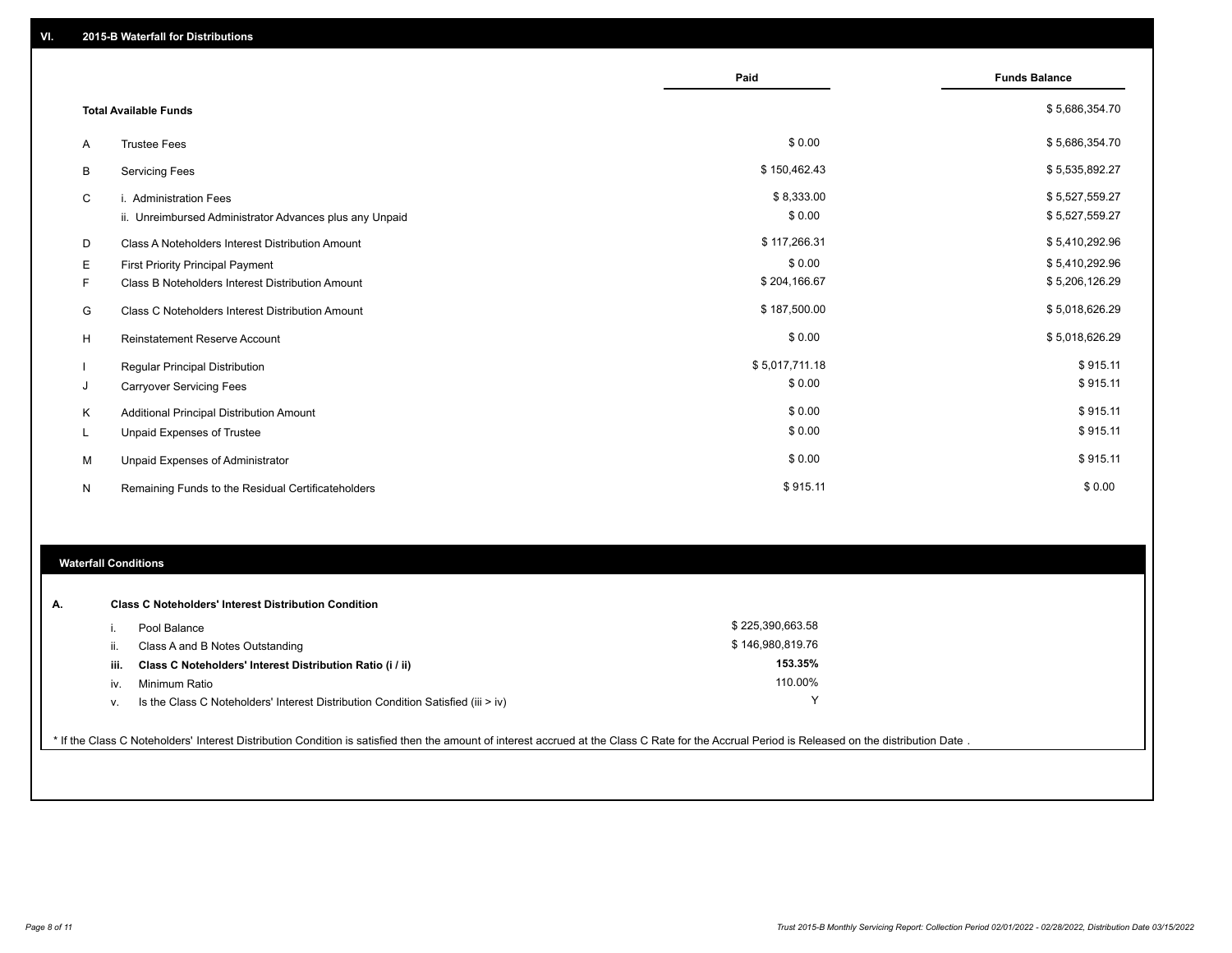| <b>Distribution Amounts</b>                                |                         |                         |                         |
|------------------------------------------------------------|-------------------------|-------------------------|-------------------------|
|                                                            | A <sub>2</sub> A        | A <sub>2</sub> B        | A3                      |
| Cusip/Isin                                                 | 78448QAB4               | 78448QAC2               | 78448QAD0               |
| <b>Beginning Balance</b>                                   | \$1,348,643.24          | \$632,176.52            | \$75,000,000.00         |
| Index                                                      | <b>FIXED</b>            | <b>LIBOR</b>            | <b>LIBOR</b>            |
| Spread/Fixed Rate                                          | 2.98%                   | 1.20%                   | 1.75%                   |
| Record Date (Days Prior to Distribution)                   | 1 NEW YORK BUSINESS DAY | 1 NEW YORK BUSINESS DAY | 1 NEW YORK BUSINESS DAY |
| <b>Accrual Period Begin</b>                                | 2/15/2022               | 2/15/2022               | 2/15/2022               |
| <b>Accrual Period End</b>                                  | 3/15/2022               | 3/15/2022               | 3/15/2022               |
| <b>Daycount Fraction</b>                                   | 0.08333333              | 0.07777778              | 0.07777778              |
| Interest Rate*                                             | 2.98000%                | 1.39114%                | 1.94114%                |
| <b>Accrued Interest Factor</b>                             | 0.002483333             | 0.001081992             | 0.001509776             |
| <b>Current Interest Due</b>                                | \$3,349.13              | \$684.01                | \$113,233.17            |
| Interest Shortfall from Prior Period Plus Accrued Interest | $\mathsf{\$}$ -         | $\mathsf{\$}$ -         | $\frac{1}{2}$           |
| <b>Total Interest Due</b>                                  | \$3,349.13              | \$684.01                | \$113,233.17            |
| <b>Interest Paid</b>                                       | \$3,349.13              | \$684.01                | \$113,233.17            |
| Interest Shortfall                                         | $\mathsf{\$}$ -         | $$ -$                   | $$ -$                   |
| <b>Principal Paid</b>                                      | \$1,348,643.24          | \$632,176.52            | \$3,036,891.42          |
| <b>Ending Principal Balance</b>                            | $\mathsf{\$}$ -         | $\mathsf{\$}$ -         | \$71,963,108.58         |
| Paydown Factor                                             | 0.007024184             | 0.007024184             | 0.040491886             |
| <b>Ending Balance Factor</b>                               | 0.000000000             | 0.000000000             | 0.959508114             |

\* Pay rates for Current Distribution. For the interest rates applicable to the next distribution date, please see https://www.salliemae.com/about/investors/data/SMBabrate.txt.

**VII. 2015-B Distributions**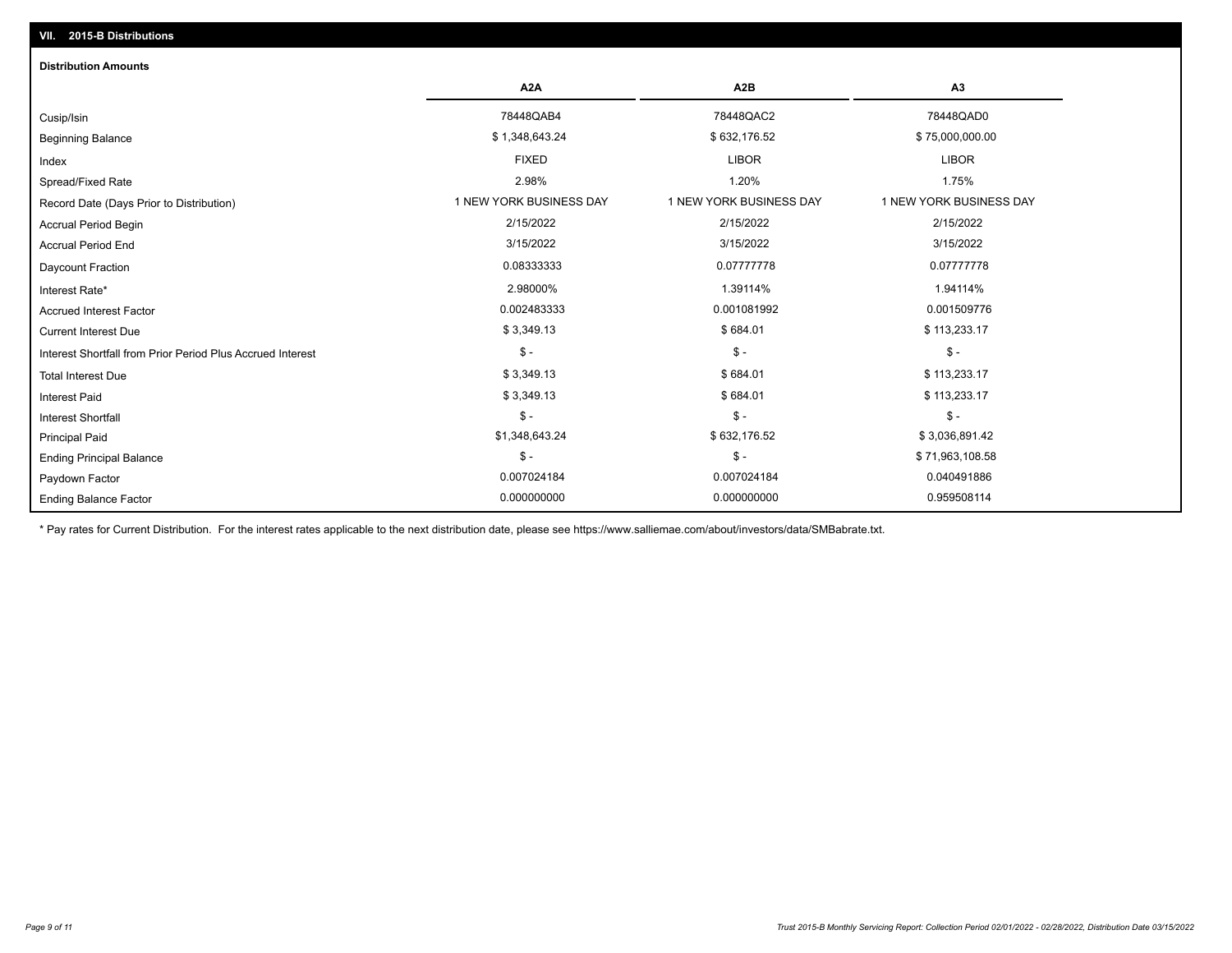| VII. 2015-B Distributions                                  |                         |                         |
|------------------------------------------------------------|-------------------------|-------------------------|
| <b>Distribution Amounts</b>                                |                         |                         |
|                                                            | в                       | С                       |
| Cusip/Isin                                                 | 78448QAE8               | 78448QAF5               |
| <b>Beginning Balance</b>                                   | \$70,000,000.00         | \$50,000,000.00         |
| Index                                                      | <b>FIXED</b>            | <b>FIXED</b>            |
| Spread/Fixed Rate                                          | 3.50%                   | 4.50%                   |
| Record Date (Days Prior to Distribution)                   | 1 NEW YORK BUSINESS DAY | 1 NEW YORK BUSINESS DAY |
| <b>Accrual Period Begin</b>                                | 2/15/2022               | 2/15/2022               |
| <b>Accrual Period End</b>                                  | 3/15/2022               | 3/15/2022               |
| Daycount Fraction                                          | 0.08333333              | 0.08333333              |
| Interest Rate*                                             | 3.50000%                | 4.50000%                |
| <b>Accrued Interest Factor</b>                             | 0.002916667             | 0.003750000             |
| <b>Current Interest Due</b>                                | \$204,166.67            | \$187,500.00            |
| Interest Shortfall from Prior Period Plus Accrued Interest | $\frac{1}{2}$           | $$ -$                   |
| <b>Total Interest Due</b>                                  | \$204,166.67            | \$187,500.00            |
| <b>Interest Paid</b>                                       | \$204,166.67            | \$187,500.00            |
| Interest Shortfall                                         | $\frac{1}{2}$           | $\frac{1}{2}$           |
| <b>Principal Paid</b>                                      | $\mathsf{\$}$ -         | $S -$                   |
| <b>Ending Principal Balance</b>                            | \$70,000,000.00         | \$50,000,000.00         |
| Paydown Factor                                             | 0.000000000             | 0.000000000             |
| <b>Ending Balance Factor</b>                               | 1.000000000             | 1.000000000             |

\* Pay rates for Current Distribution. For the interest rates applicable to the next distribution date, please see https://www.salliemae.com/about/investors/data/SMBabrate.txt.